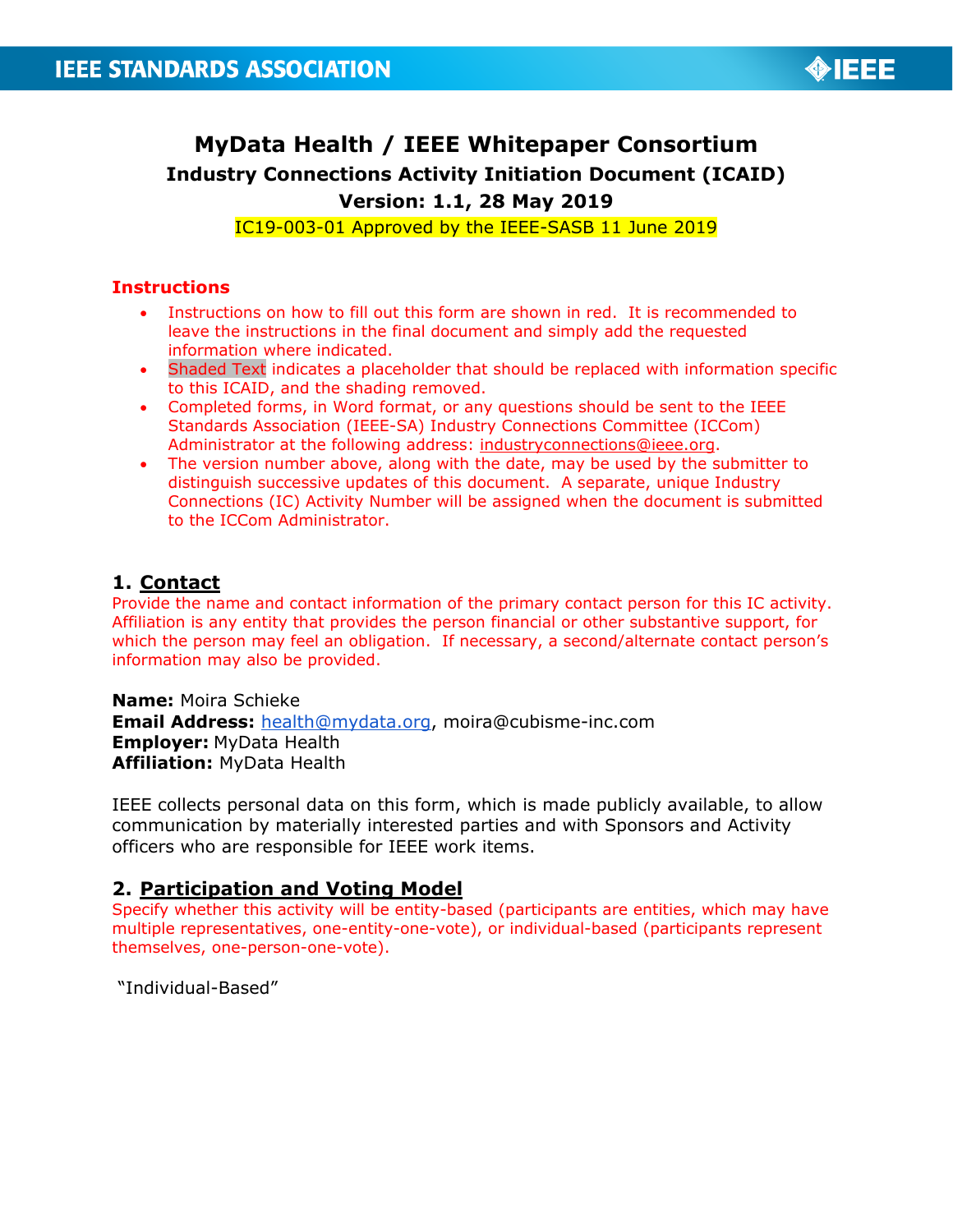## **3. Purpose**

#### **3.1. Motivation and Goal**

Briefly explain the context and motivation for starting this IC activity, and the overall purpose or goal to be accomplished.

MyData Health seeks to create a consortium with the IEEE for the purpose of creating a participatory design process for creation of whitepapers on the topic of creating a fair health data economy.

The potential economic power of health data is massive, with a \$7.2 trillion dollar worldwide market, and a \$3.5 trillion US market. In many areas of the world, there is felt to be overrepresentation of industry on topics of ethical use of patient data. The impact of this imbalance is a misalignment of stakeholder interests with patient data being used in ways not in the interests of patients and healthcare providers. MyData Health seeks to "level the playing field" for all stakeholders in this important conversation on how to create a "fair" health data economy to serve the potential benefits for each individual patient, global public health, and society at large.

Given the demonstrated excellence of MyData Global and IEEE in successful participatory design systems and process, MyData Health feels a consortium between these groups creates the perfect conduit for creation of respected and credible global intellectual content on the topic of health data and global economics to foster better alignment between the various stakeholders' interests and goals.

The goal of this consortium is to use a participatory design process to assist in the development of whitepapers on the general topic of creation of the fair patient data economy. We define a "fair patient data economy" as one where each and every individual retains the ability to freely and knowingly participate and substantially contribute to the data economy. A key component for a fair economy thus includes protection of core individual digital rights. Given the excellence of both the IEEE and MyData in participatory design processes, a consortium between these organizations provides excellent core processes and governance infrastructure to assure the integrity of a participatory design process.

#### **3.2. Related Work**

Provide a brief comparison of this activity to existing, related efforts or standards of which you are aware (industry associations, consortia, standardization activities, etc.).

Recent and related work and achievements by MyData Global includes:

- started collaboration with European Commission's Next-Generation Internet program
- was awarded as one of the most impactful European initiatives shaping a new culture around Next-Generation Internet, for "Data as human right"
- called for international collaboration in the French National Assembly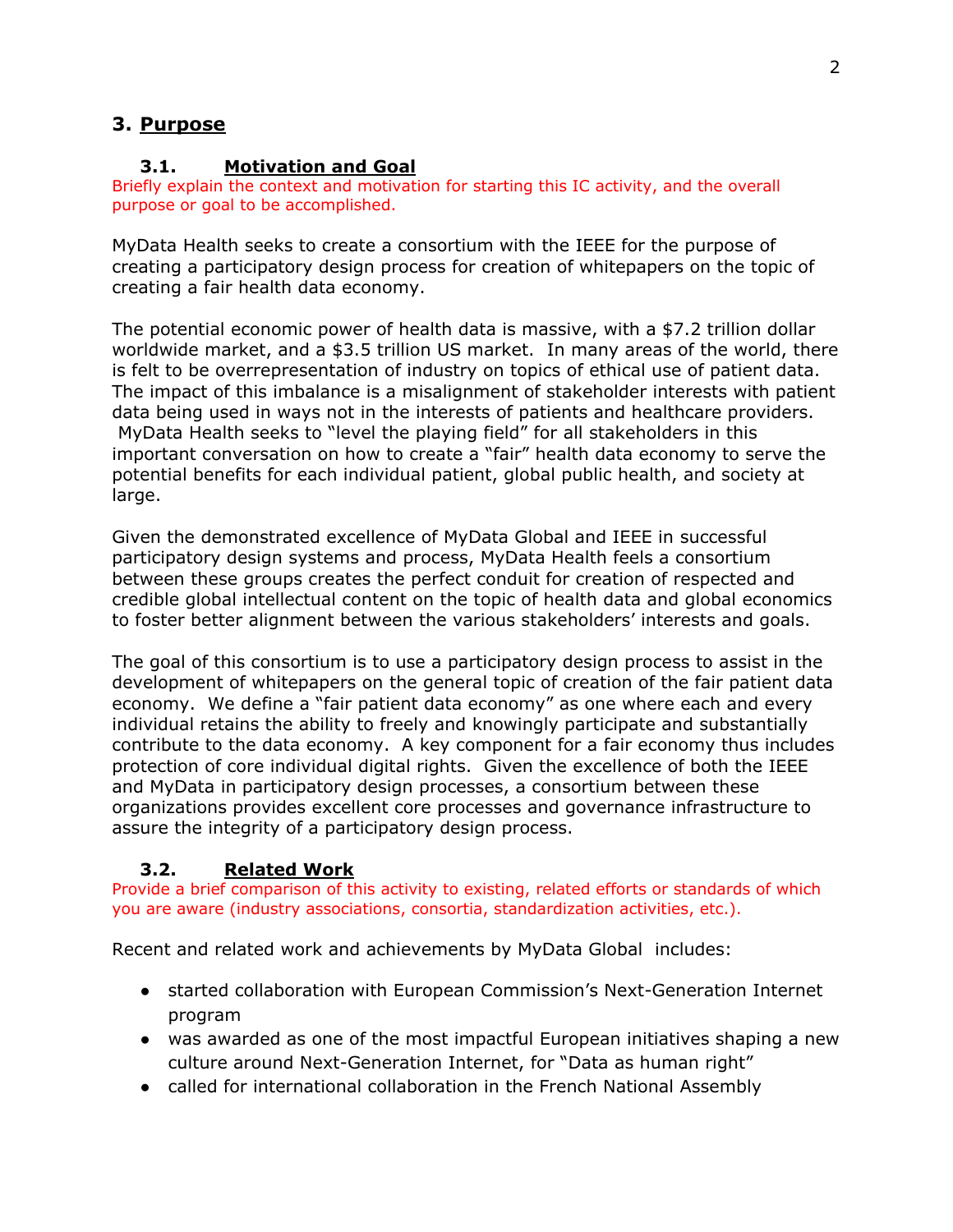- took part in an event on data portability held in the French National Assembly and hosted by the French Member of Parliament Paula Forteza. The aim is to support the progress and concrete examples of applications for portability and data protection
- MyData 2019 is an official associated event of the Finland's EU Presidency. Data economy is one of the key priorities of the Presidency
- MyData presentation at the STI Forum event held in UN Headquarters New York and to the World Bank
- Input will be collected from:
	- Roundtable where industry can express what they want within the principles of MyData on patient rights. The forum would address how to create a social climate that incentivizes innovators.
	- Roundtable for patient groups and doctors to better understand IP issues and address misalignments with corporate concerns.

## **3.3. Previously Published Material**

Provide a list of any known previously published material intended for inclusion in the proposed deliverables of this activity.

MyData Global has produced a number of well-respected whitepapers that can be found at this link: <https://mydata.org/papers/>

## **3.4. Potential Markets Served**

Indicate the main beneficiaries of this work, and what the potential impact might be.

The global healthcare economy is \$7.2 trillion dollars, the US healthcare economy is \$3.5 trillion dollars, and the European healthcare market is approximately \$200 billion. The economic value of health data globally is massive.

## **3.5. How will the activity benefit the IEEE?**

This activity supports IEEE's goal of advancing technology for humanity by addressing the digital rights of patients through an inclusive and participatory process that takes into consideration the voices of patients, practitioners, and technologists, as well as industry. MyData's work with the EU, UN, World Bank and the Finnish EU-presidency will assist IEEE in achieving its goals, and enhance IEEE's reputation for addressing key challenges in technology adoption. Additionally, this work will help inform standards processes for smaller standards committees.

# **4. Estimated Timeframe**

Indicate approximately how long you expect this activity to operate to achieve its proposed results (e.g., time to completion of all deliverables).

# **Expected Completion Date:** 06/2021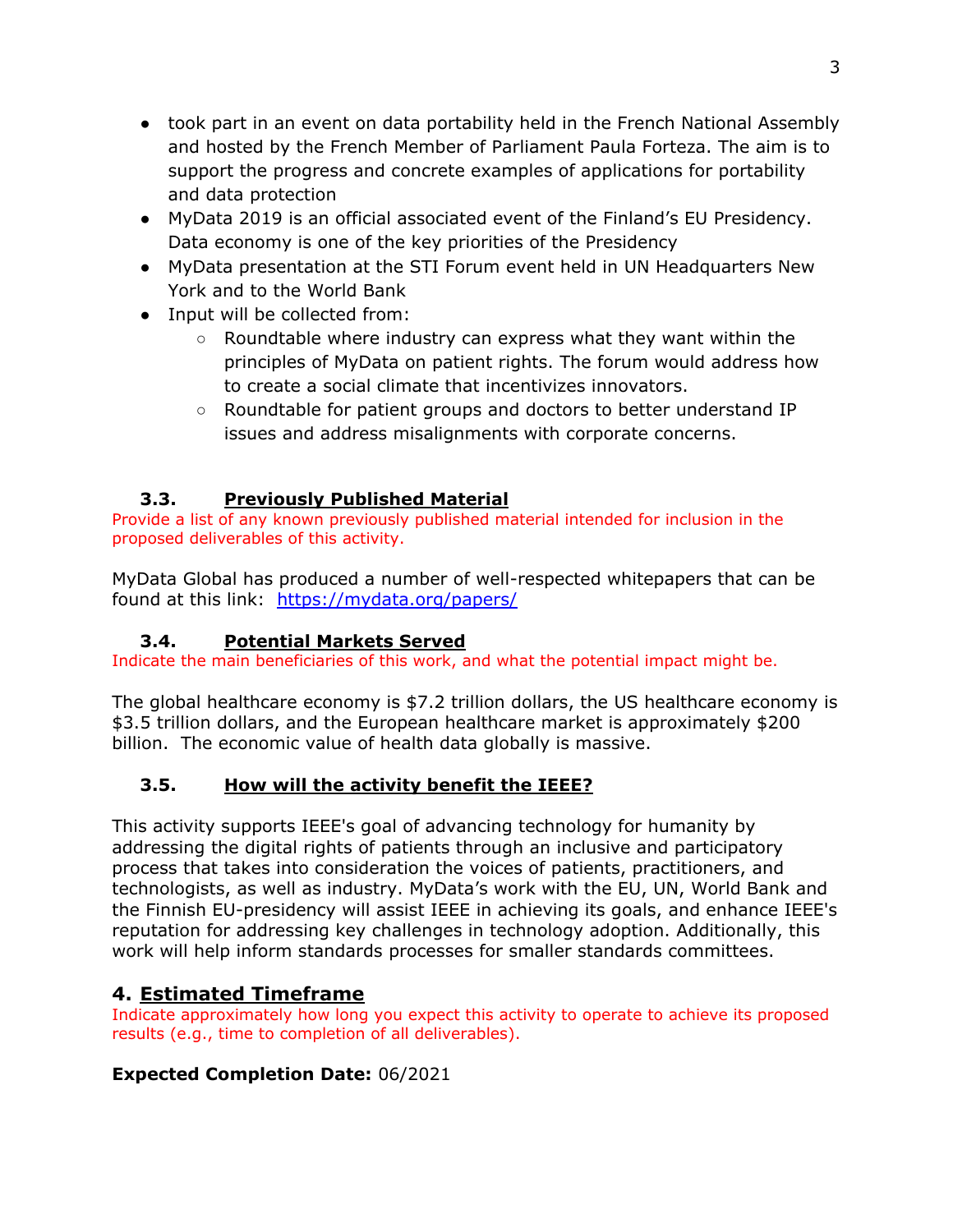IC activities are chartered for two years at a time. Activities are eligible for extension upon request and review by ICCom and the IEEE-SA Standards Board. Should an extension be required, please notify the ICCom Administrator prior to the two-year mark.

## **5. Proposed Deliverables**

Outline the anticipated deliverables and output from this IC activity, such as documents (e.g., white papers, reports), proposals for standards, conferences and workshops, databases, computer code, etc., and indicate the expected timeframe for each.

Proposed whitepaper titles:

- Processes for establishing a patient data economy in compliance with applicable policies
- Digital rights for patient data

Plus, many more potential whitepaper titles decided by group process.

#### **6. Funding Requirements**

Outline any contracted services or other expenses that are currently anticipated, beyond the basic support services provided to all IC activities. Indicate how those funds are expected to be obtained (e.g., through participant fees, sponsorships, government or other grants, etc.). Activities needing substantial funding may require additional reviews and approvals beyond ICCom.

MyData Health expects costs for scribes and proven professional writers to attend working group meetings and help build text from group edits and commentary, projected to cost \$5,000.00 per month.

The Activity will offset costs by seeking support from outside contributors via targeted sponsorships and events (https://www.mydatahealth.org/eventsmeetings).

In addition, we request support from the IEEE marketing arm to publicize and distribute the group-generated whitepapers.

#### **7. Management and Procedures**

#### **7.1. IEEE Sponsoring Committee**

Indicate whether an IEEE sponsoring committee of some form (e.g., an IEEE Standards Sponsor) has agreed to oversee this activity and its procedures.

#### **Has an IEEE sponsoring committee agreed to oversee this activity?:** Yes

If yes, indicate the sponsoring committee's name and its chair's contact information.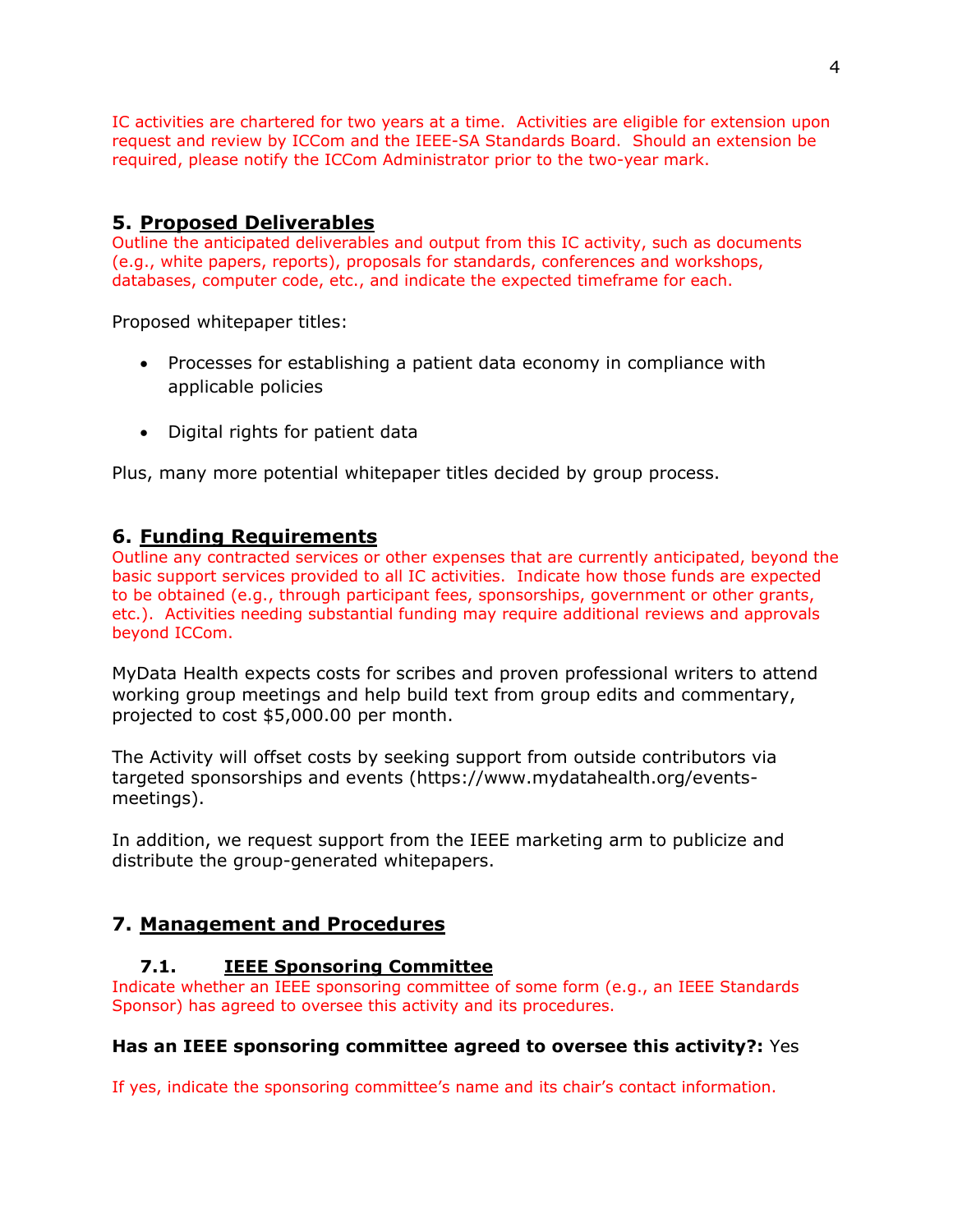**Sponsoring Committee Name:** Engineering in Medicine and Biology Society (EMBS) Standards Committee **Chair's Name:** Carole Carey **Chair's Email Address:** c.carey@ieee.org

IEEE collects personal data on this form, which is made publicly available, to allow communication by materially interested parties and with Sponsors and Activity officers who are responsible for IEEE work items.

## **7.2. Activity Management**

If no IEEE sponsoring committee has been identified in 7.1 above, indicate how this activity will manage itself on a day-to-day basis (e.g., executive committee, officers, etc).

The Activity will be managed as defined in the Activity's Policies and Procedures

## **7.3. Procedures**

Indicate what documented procedures will be used to guide the operations of this activity; either (a) modified baseline *Industry Connections Activity Policies and Procedures,* (b) Sponsor policies and procedures accepted by the IEEE-SA Standards Board, or (c) Working Group policies and procedures accepted by the Working Group's Sponsor. If option (a) is chosen, then ICCom review and approval of the P&P is required. If option (b) or (c) is chosen, then ICCom approval of the use of the P&P is required.

This activity will follow a modified Industry Connections Activity Baseline Policies and Procedures.

# **8. Participants**

#### **8.1. Stakeholder Communities**

Indicate the stakeholder communities (the types of companies or other entities, or the different groups of individuals) that are expected to be interested in this IC activity, and will be invited to participate.

Healthcare industry including machine vendors, pharmaceutical companies, and electronic health record companies

## **8.2. Expected Number of Participants**

Indicate the approximate number of entities (if entity-based) or individuals (if individualbased) expected to be actively involved in this activity.

My Data Health will seek > 100 participants/year representing a fair distribution of stakeholders via whitepaper working groups, roundtable and meeting discussions, and social media participation.

## **8.3. Initial Participants**